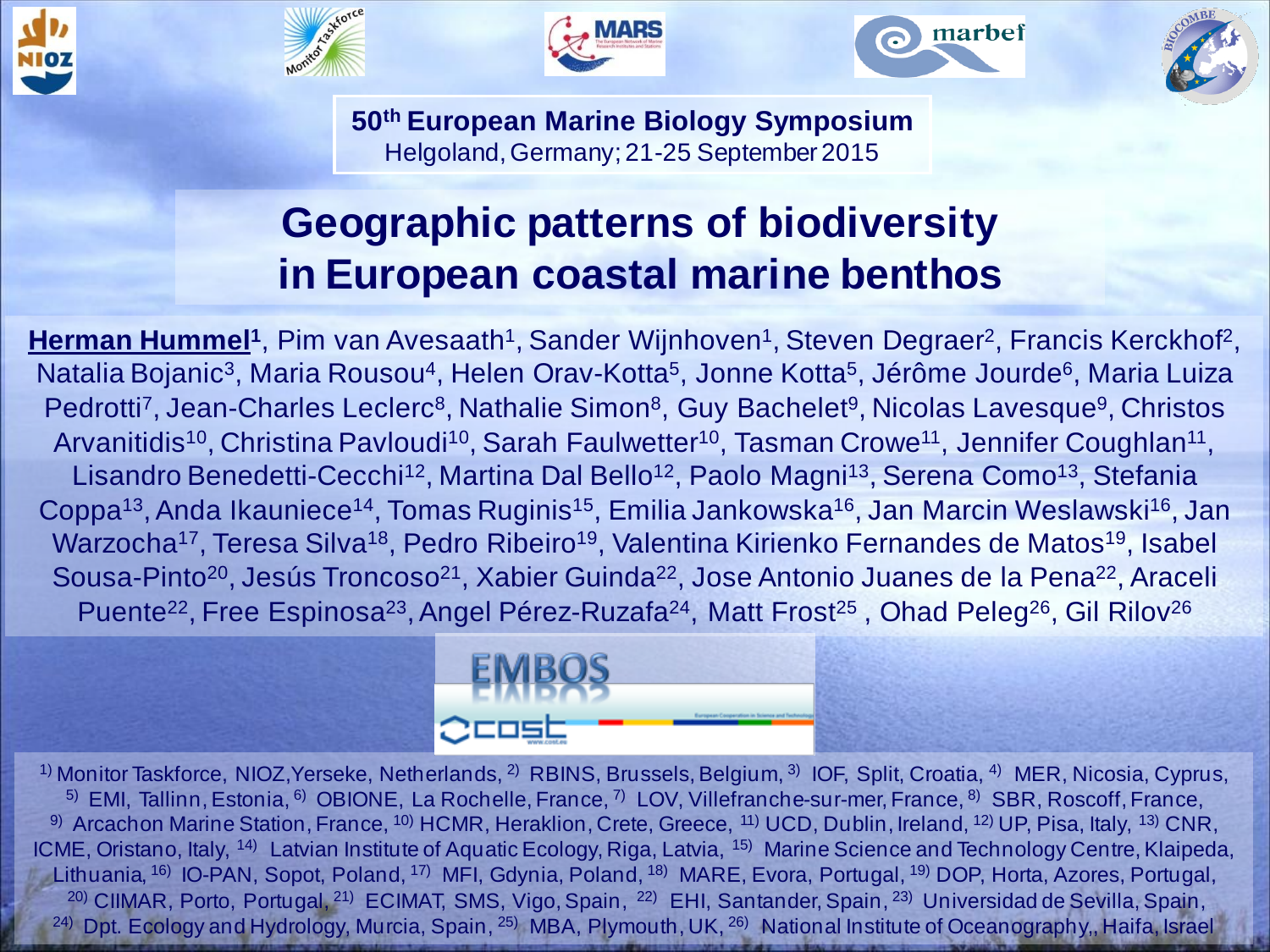











#### **Content of this presentation:**

#### **- 1. Introduction EMBOS**

- Networks preceding EMBOS
- EMBOS aims and study area

#### **- 2. The EMBOS Pilot**

- Hard substrates, soft sediments, pelagic
- Harmonised tools and methods

#### **- 3. Biodiversity patterns in Europe**

- Examples on zoomacrobenthos of soft sediments

#### **50th European Marine Biology Symposium**

Helgoland, Germany; 21-25 September 2015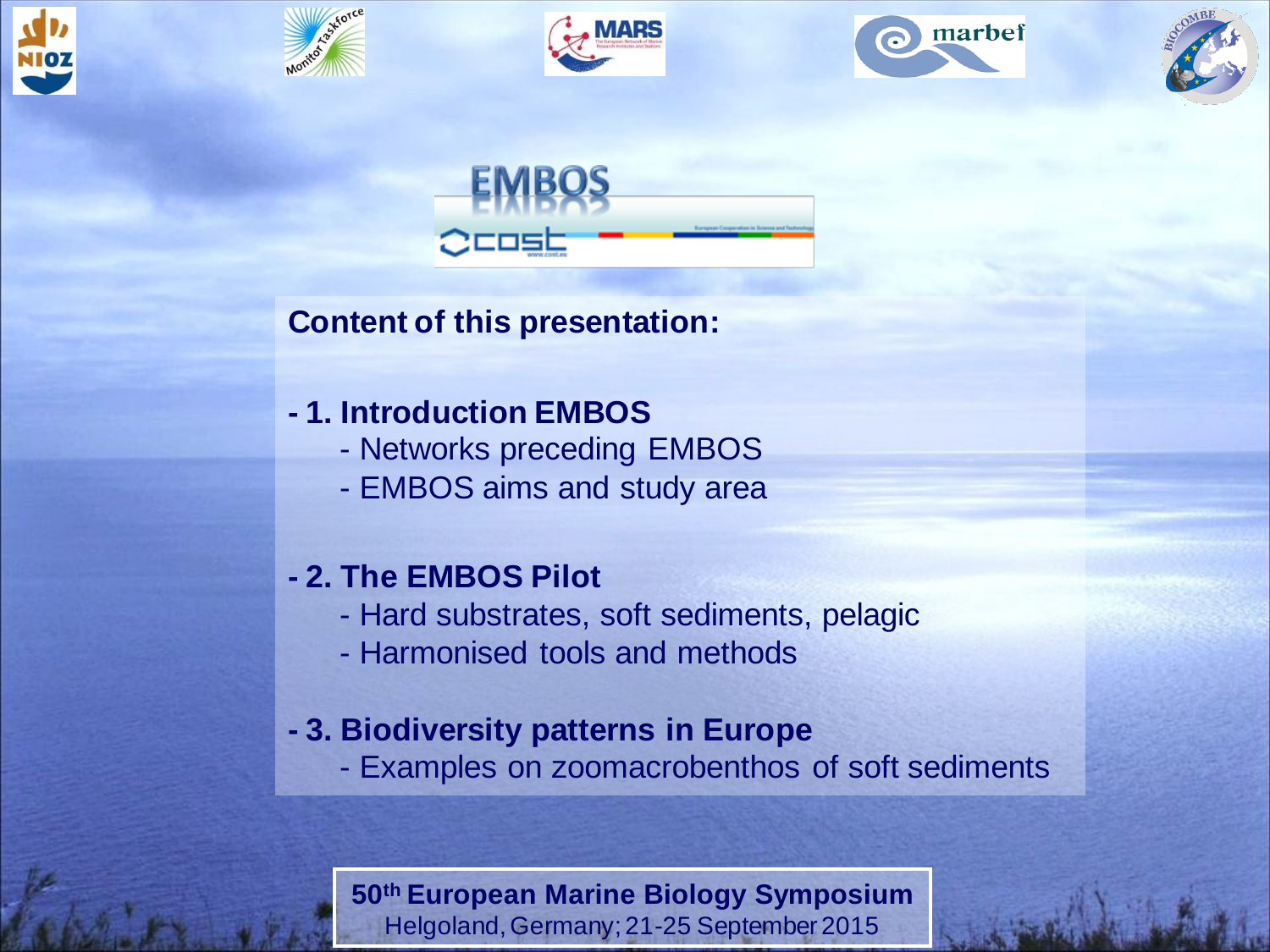









**The COST Action EMBOS is based on a range of FP5, FP6 and FP7 EC projects initiated firstly by the MARS Foundation (in red: those directly linked to EMBOS)**

**- EC 5th FW : Concerted Actions and e-conferences**

- **- 1999-2001: ERMS - European Register of Marine Species**
- **- 2000-2002: Concerted Action BIOMARE**
- **- 2002-2004: e-conferences by M@rble and Marbena**
- **- EC 6th FW: Networks of Excellence**
	- **- 2004-2009: MarBEF**
	- **- 2005-2009: MGE - Marine Genomics Europe**
	- **- 2005-2009: EurOceans**
	- **- 2007-2011: ESONet - European Seas Observatory Network**

**- EC 7th FW: Larger (Networks of) Networks**

- **- 2009-2020: EModNet - European Marine Observation and Data Network**
- **- 2009-2013: ASSEMBLE**
- **- 2011-2013: EuroMarine = MarBEF, MGE, EurOceans**
	- **++ ESFRI - European Strategy Forum on Research Infrastructures**
		- **- 2008-2010: LifeWatch**
		- **- 2011-2014: EMBRC**

**50th European Marine Biology Symposium**

Helgoland, Germany; 21-25 September 2015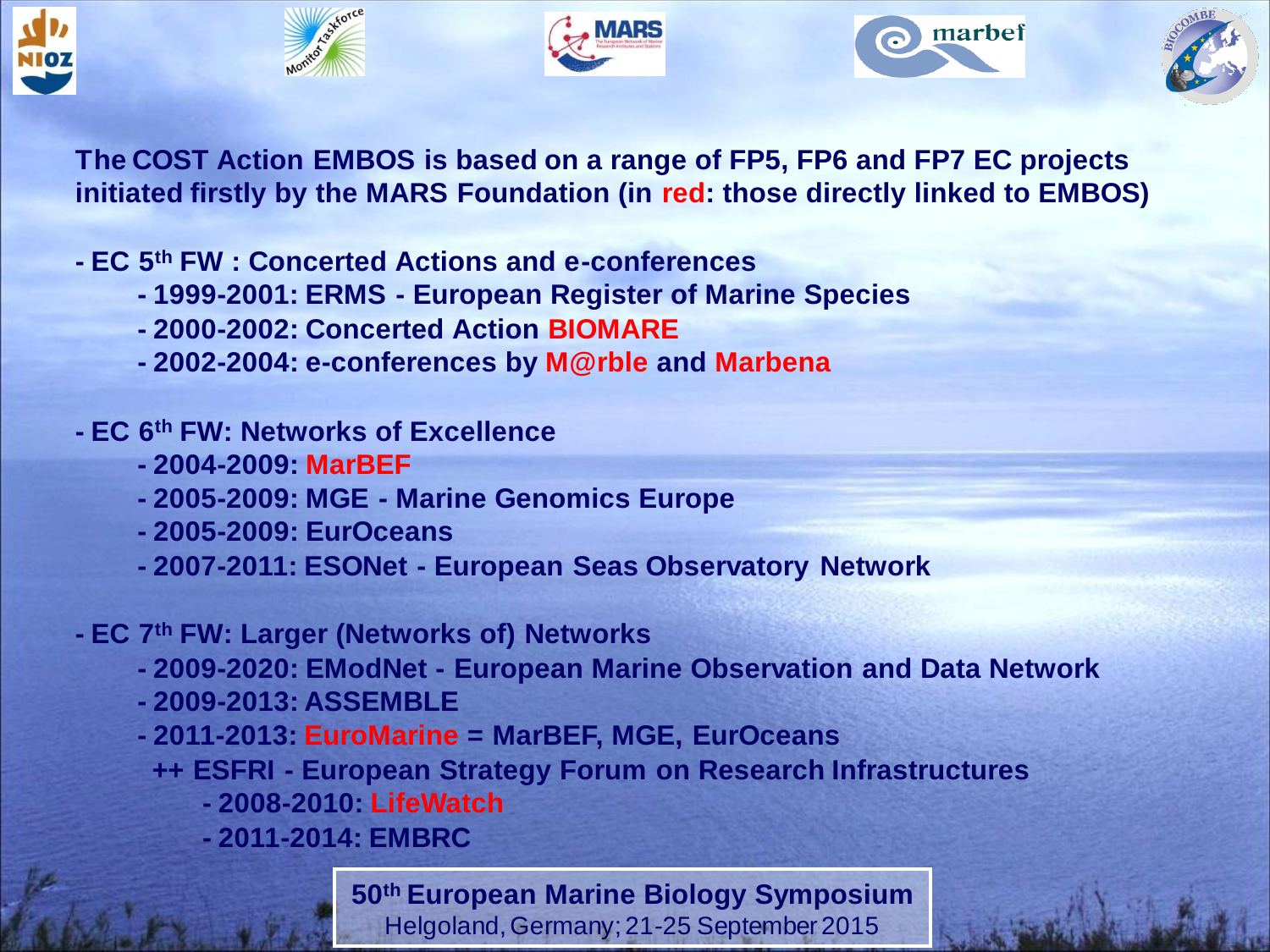

**Even after the first initiatives there was and is still the need for large networks, since:**

- **- Knowledge on the marine realm in Europe is fragmented within and between disciplines. The research community has been unable to overcome its fragmentation :**
	- **- by habitat: pelagic vs. benthic, deep sea vs. shallow coastal**
	- **- by discipline: ecology vs. taxonomy, genomics, vs. physics, vs. chemistry**
	- **- by nationality**
- **- Studies on (patterns, function of) marine system were hitherto ad hoc and local, mainly by a regional or national focus in research.**
- **- No agreed common methodology for many aspects is available.**

**Consensus has grown that:**

- **- concertation and co-ordination at European scale is urgently required to:**
	- **- implement long-term and large-scale marine research**
	- **- plan adequate use of the European research infrastructure**

**To this end, the members of the MARS network, developed afore mentioned joint actions, culminating in a.o. EMBOS.**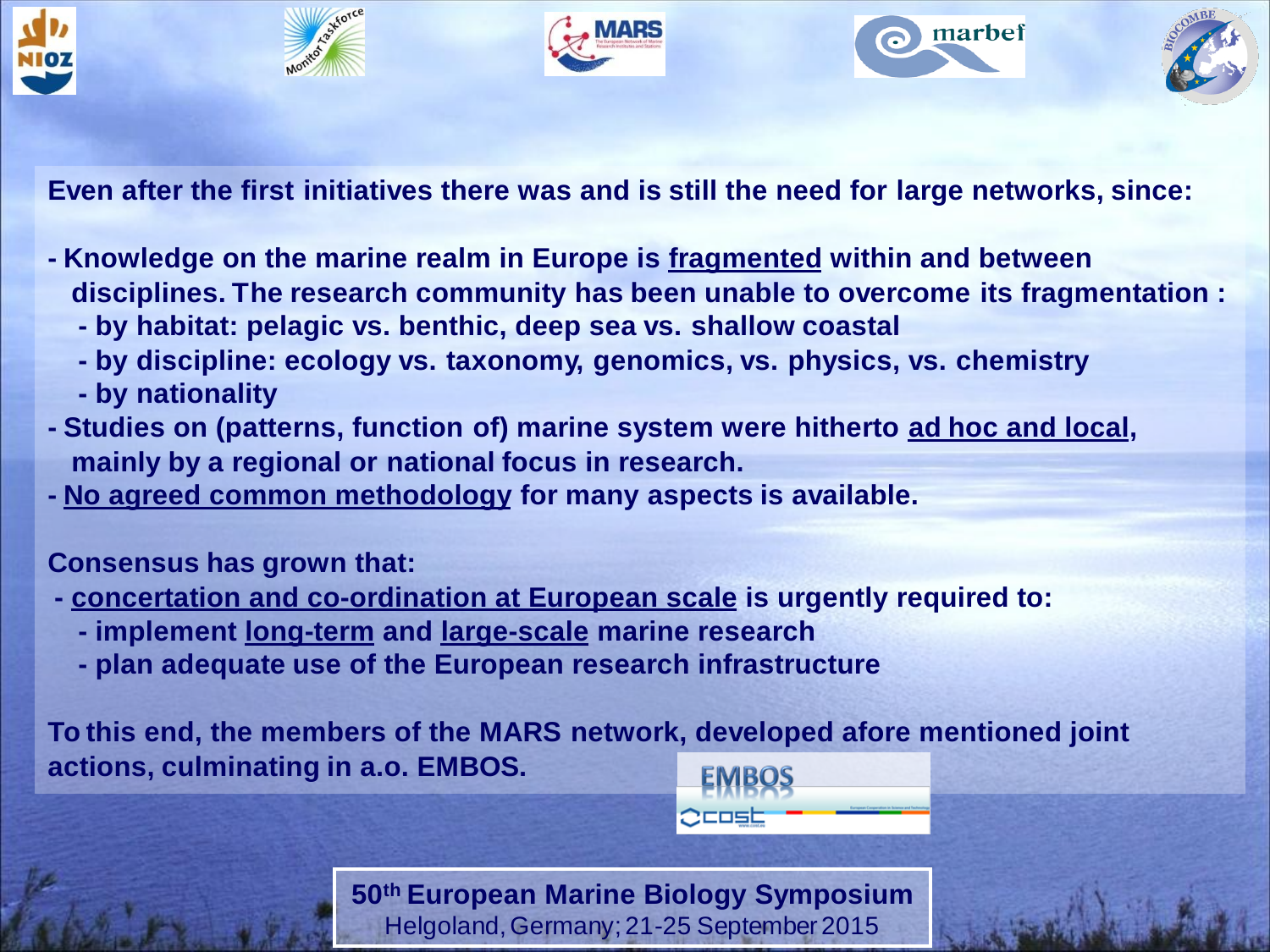











**The COST Action EMBOS, the European Marine Biodiversity Observatory System, aims:**

- **- to install a permanent pan-European large-scale network of marine biodiversity observatories**
- **- with an optimized and standardized methodology**

#### **In order:**

- **- to assess long-term changes in marine biodiversity and the services they provide**
- **- to assess the possible causes of changes**
- **- to facilitate knowledge-based environmental management**
- **- to install an early warning system for biodiversity changes**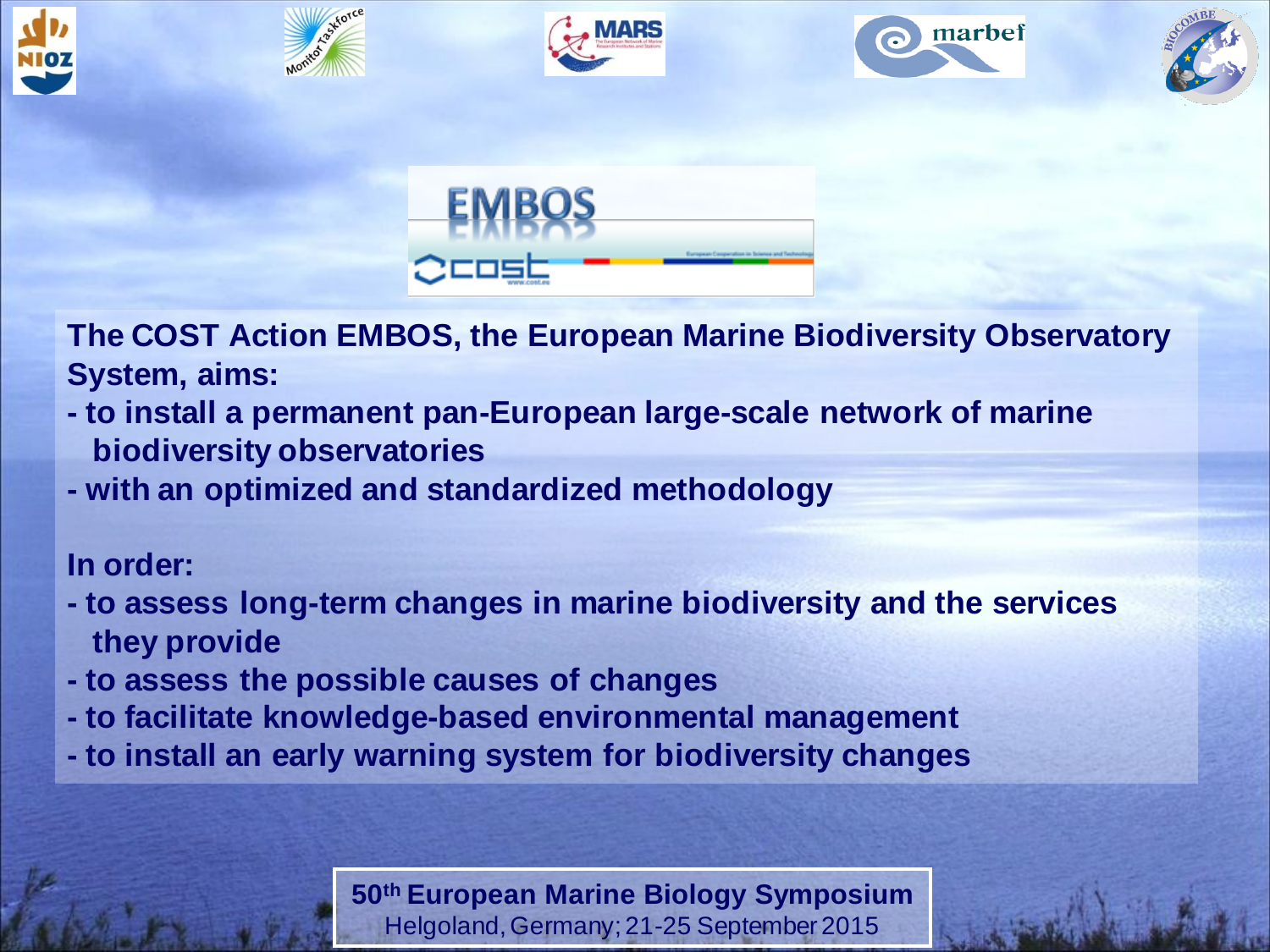



**The most practical indicators**



## **EMBOS**





|                |                                             |                                       |                              |                  | حاطاحات            |   |                                                                                            |                                                                                                                                                 |
|----------------|---------------------------------------------|---------------------------------------|------------------------------|------------------|--------------------|---|--------------------------------------------------------------------------------------------|-------------------------------------------------------------------------------------------------------------------------------------------------|
|                |                                             |                                       | <b>EMBOS Subgroups</b>       |                  |                    |   |                                                                                            |                                                                                                                                                 |
| ID             | 1. Name of<br>indicator                     | <b>BIOMARE</b><br>Recommen-<br>dation | <b>NE</b><br><b>Atlantic</b> | <b>Baltic</b>    | Medi-<br>terranean |   | Remarks plenary discussion                                                                 | Description                                                                                                                                     |
| $\mathbf 1$    | Taxonomic<br>distinctness                   | 4                                     | $\mathbf{1}$                 | 0                | 1                  |   | Easy to be included in Multi<br>metric index that is based<br>on species (abundance) lists | Taxonomic spread of species, independent of<br>sample size and sampling effort. A measure of<br>the average degree to which species in an       |
| $\overline{3}$ | Number of<br>species                        | 3                                     | 1                            | 1                | 0.5                |   | The number of species and<br>their abundances are the<br>basis for the Multi metric        | Simple concept, but notoriously sample-size<br>dependent and therefore difficult to measure<br>accurately. Of use in rigorously controlled      |
| 5              | Measurement 3<br>of functional<br>diversity |                                       | $\mathbf{1}$                 | 1                | 1                  |   |                                                                                            | Knowledge of functional roles per species<br>needed - for plants by morphology, for animals<br>either by morphology, life history, trophic or   |
| $\overline{7}$ | Conspicuous<br>species by<br>visual         | 3                                     | O                            | 1                | 0.5                | 1 | Only regional (as also<br>Envrionmental engineers).<br>Can be part of the Multi            | Superficial visual survey recording of only the<br>conspicuous species (e.g. cover of fucoids<br>algae, mussels, sponges, etc.; distibution and |
| 10             | Environmenta 4<br><b>l</b> engineers        |                                       | O                            | 1                | 0.5                |   | Only regional (as<br>Conspicuous species). Can<br>be part of the Multi metric              |                                                                                                                                                 |
| 11             | The log<br>normal<br>distribution           | $\overline{2}$                        | $\mathbf{1}$                 | 1                | 1                  |   | Can be part of the<br>Multimetric indices                                                  | Unimpacted communities have a log normal<br>distribution of the numbers of individuals<br>among species, so that cumulative percentage          |
| 14             | Ratios<br><b>between</b><br>pollution       | $\overline{2}$                        | 1                            | 1                | 1                  |   | Delete pollution and widen<br>up towards other<br>environmental factors. Yet.              | Ratios are established between taxa regarded<br>as pollution sensitive and those considered<br>insensitive.                                     |
| 18             | <b>AMBI</b>                                 | $\overline{2}$                        | 1                            | 0                | 1                  | 1 | BQI is preferred (can be part<br>of the Multimetric indices)                               | Pollution or disturbance classification<br>representing benthic community 'health' based<br>upon proportions of five ecological groups. The     |
| 19             | <b>BQI</b>                                  |                                       | 1                            | not<br>discussed | 1                  |   | Preferred above AMBI, Can<br>be part of the Multimetric<br>indices                         |                                                                                                                                                 |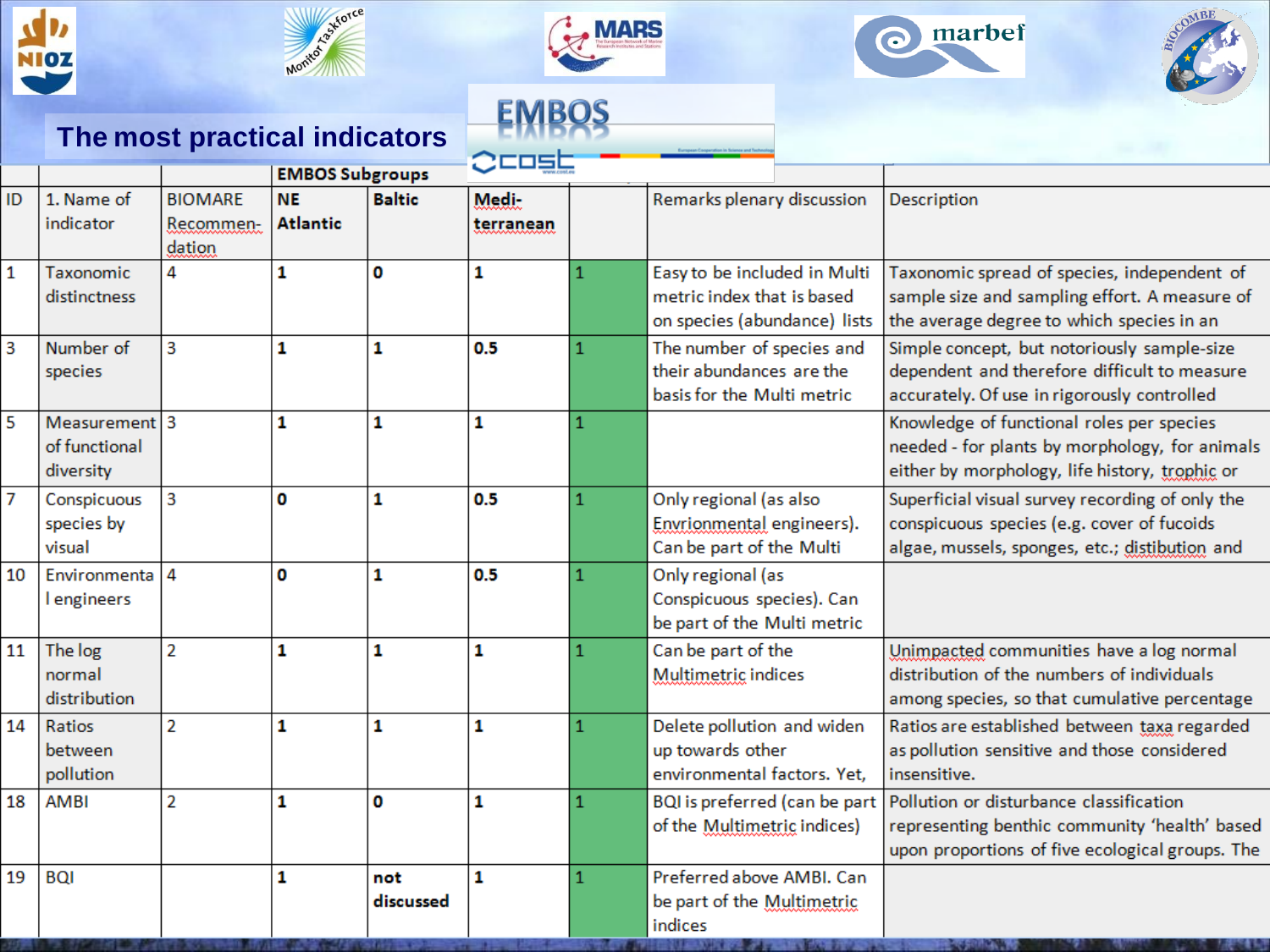









**EMBOS Pilots (2011-2015), using harmonised methods, are carried out with observations at 34 stations on:**

- **- Hard-substrate**
- **- Soft-substrata**
- **- Pelagic**

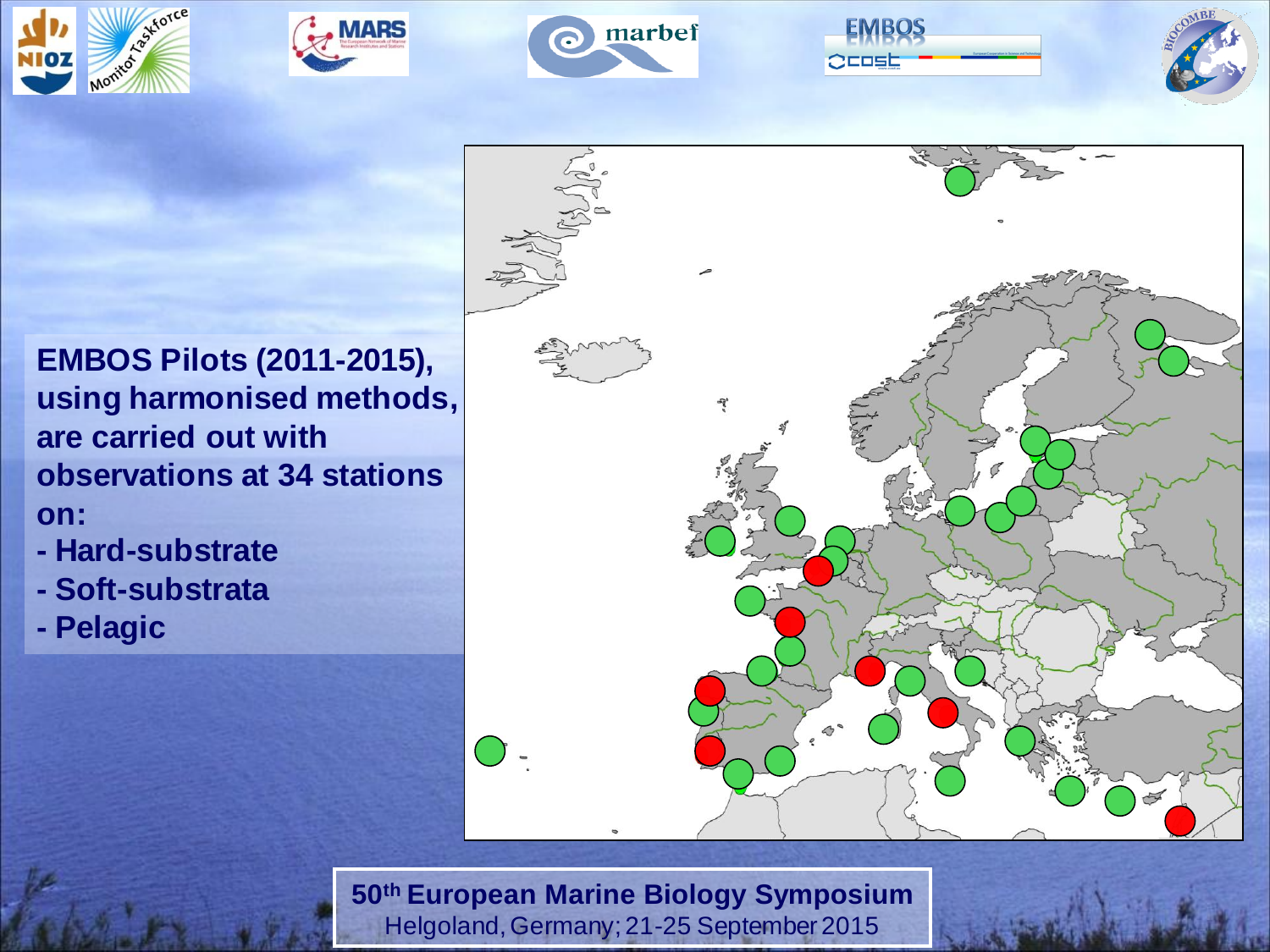











#### **Our question:**

**Can we observe patterns of (variation in) diversity in Europe by combining information from a large-scale range of marine stations**

#### **To this end we measured**

- **- the species (community) diversity of benthos**
- **- in the intertidal or upper subtidal zone**
- **- in spring**
- **- together with several abiotic factors in water and substrate**

**In this presentation focus on soft sediment zoomacrobenthos**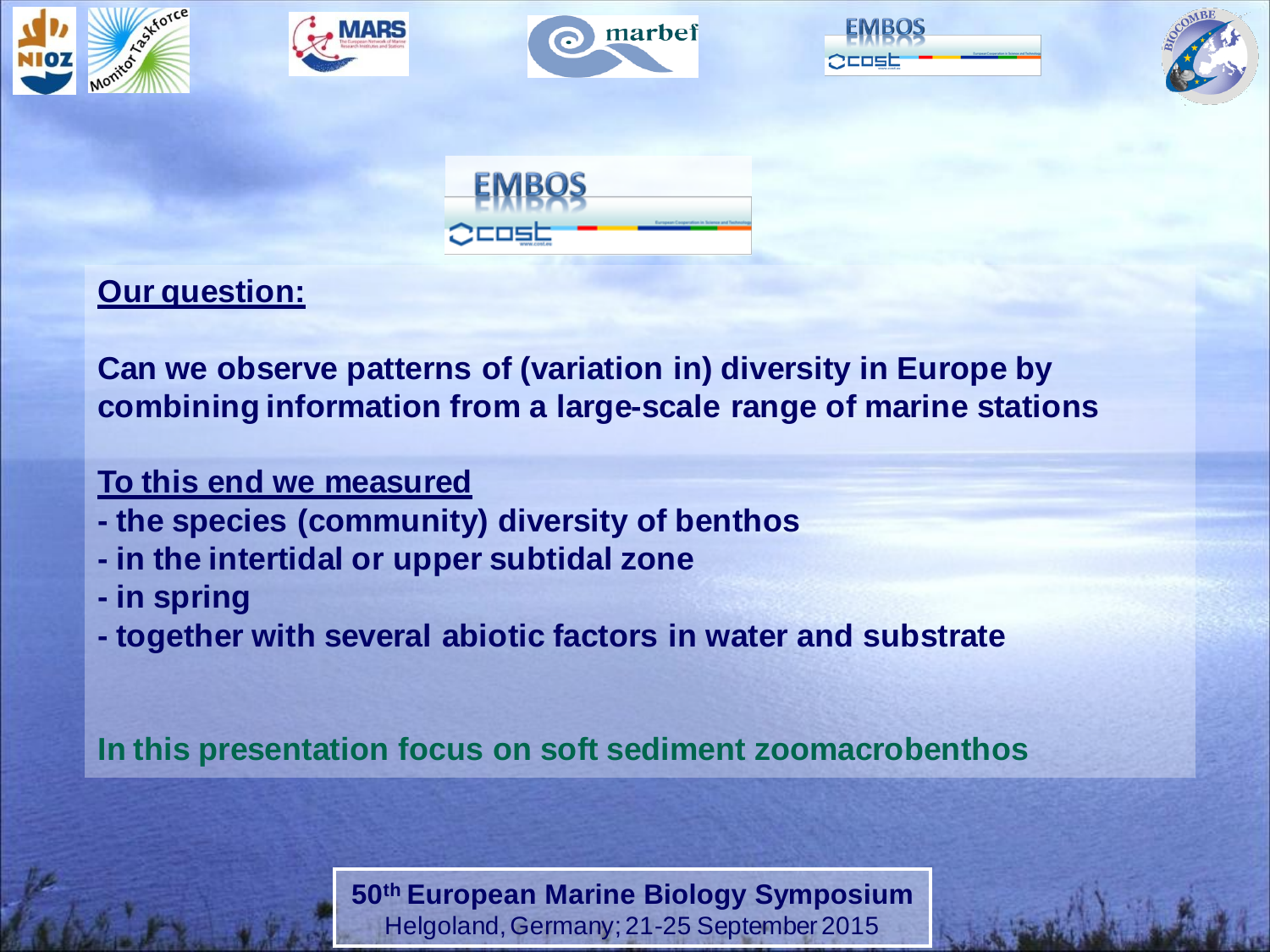









**MDS on species diversity (**square root transition of densities) (3 replicates per plot; 3 plots per station;; Bray Curtis similarities)

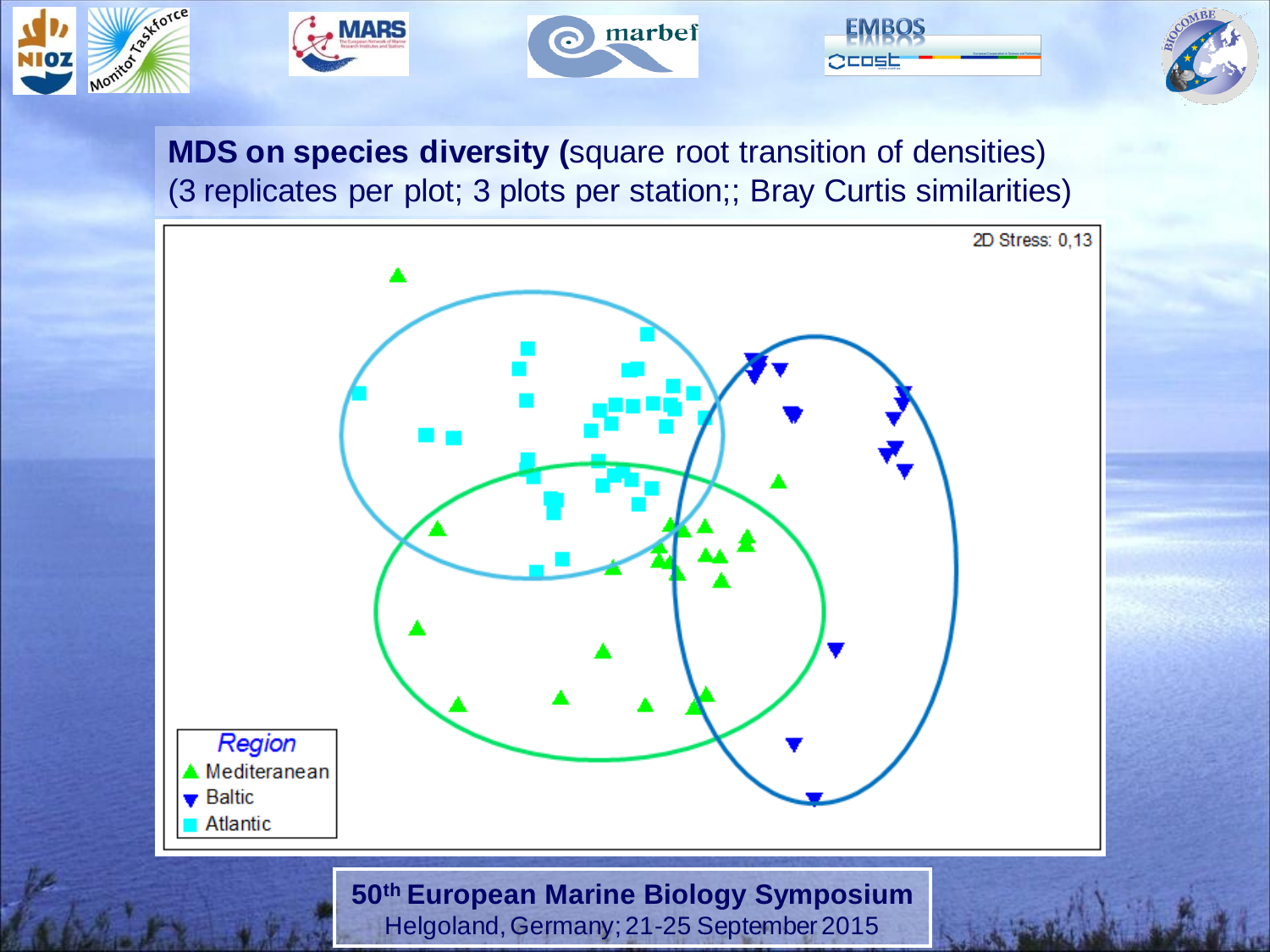

#### **Distribution of diversity with latitutde along European coast**

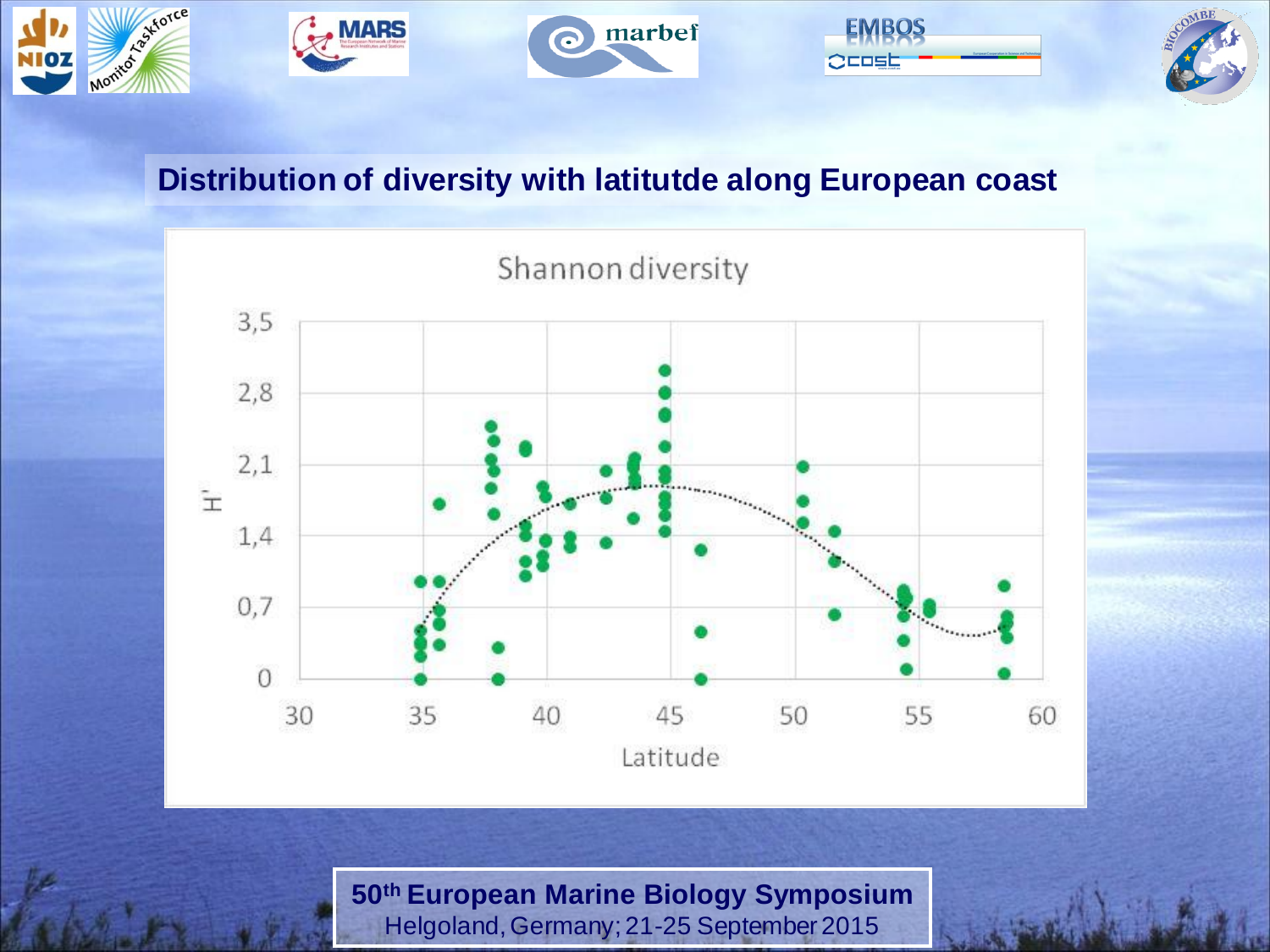

#### **Species composition of benthos along the latitudinal gradient** (3 replicates per plot; 3 plots per station)

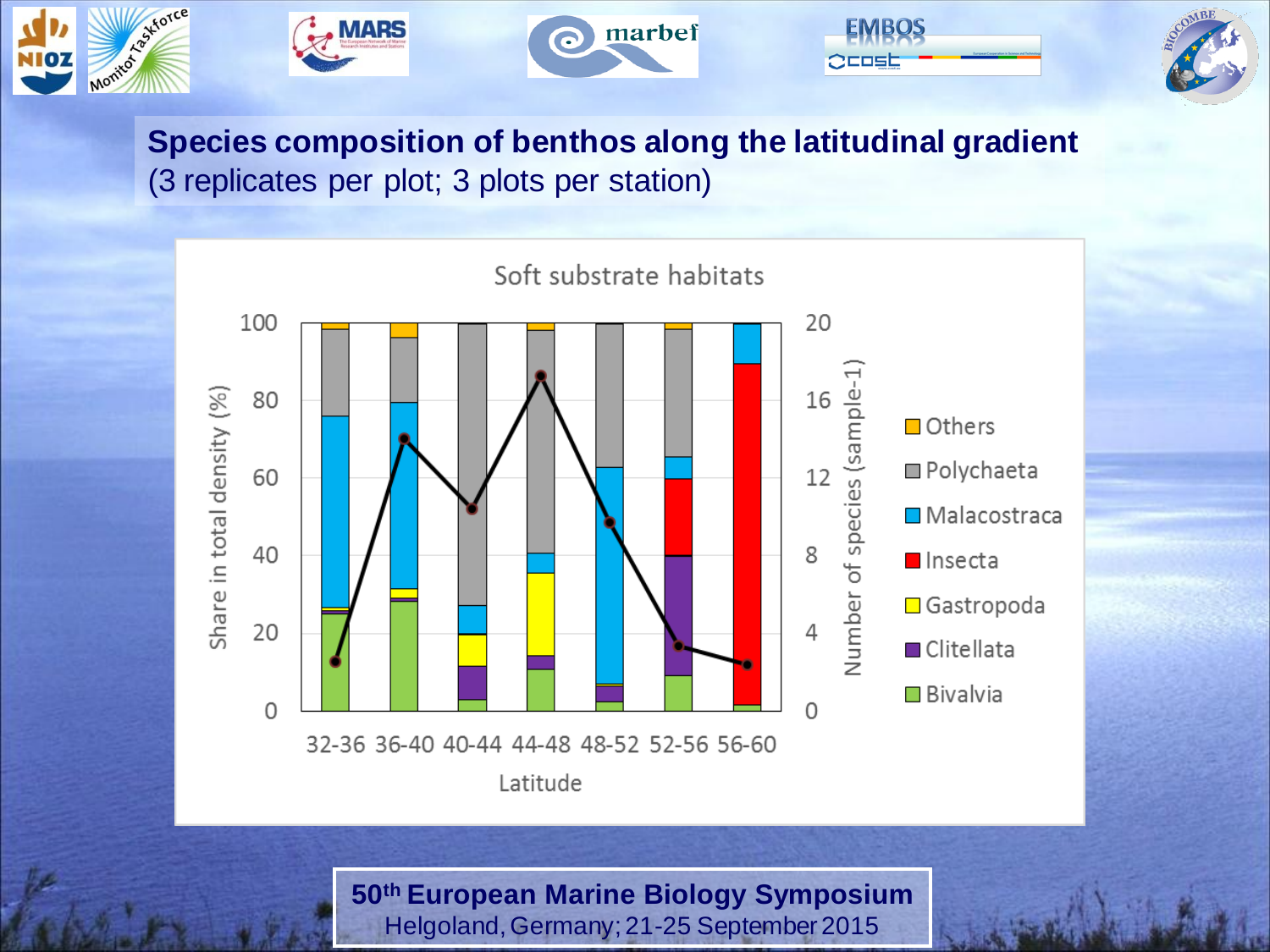







#### **Species diversity in relation to salinity and temperature**

marbef

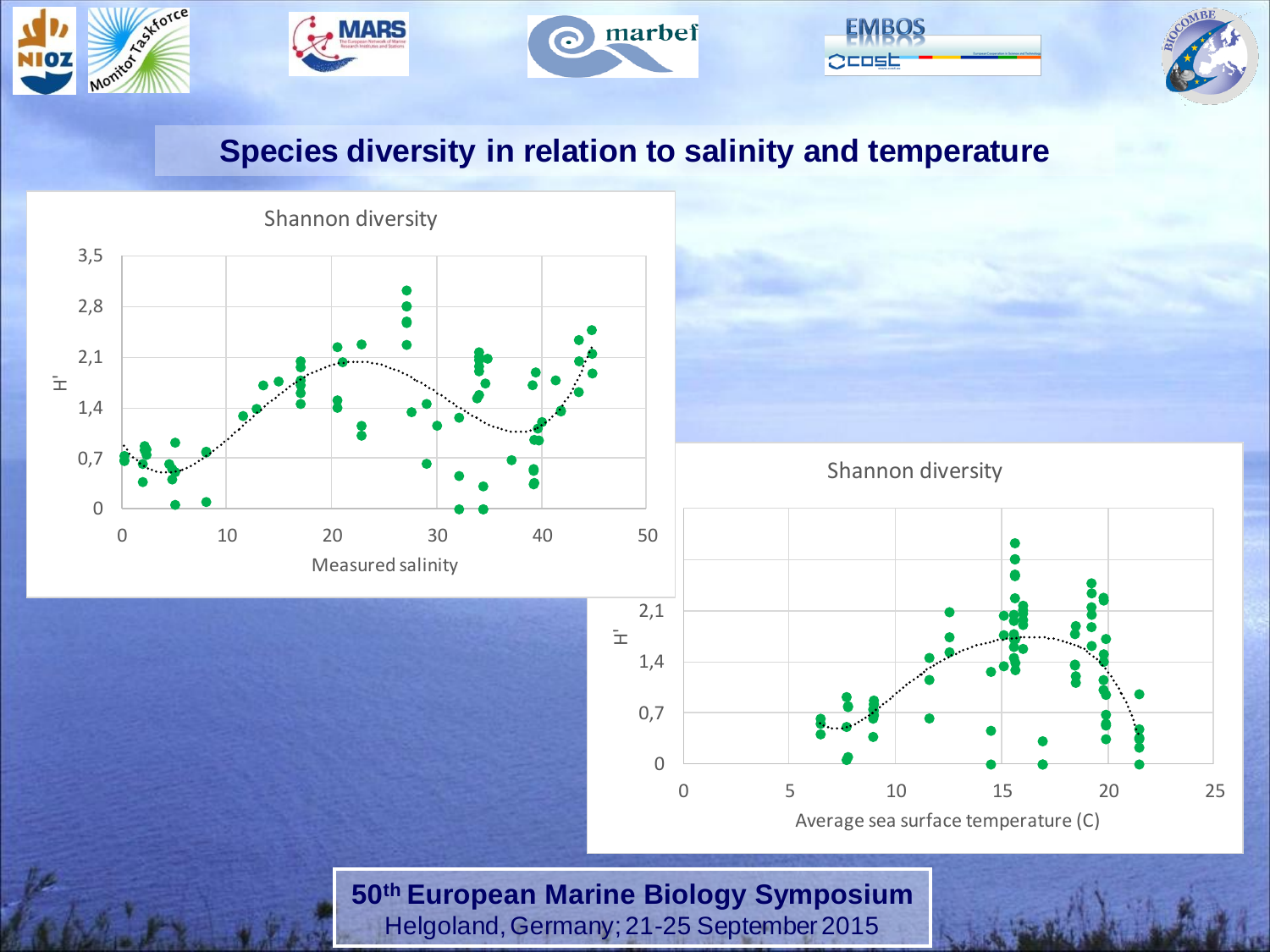

#### **Densities and species diversity in relation to mud and organic matter content**



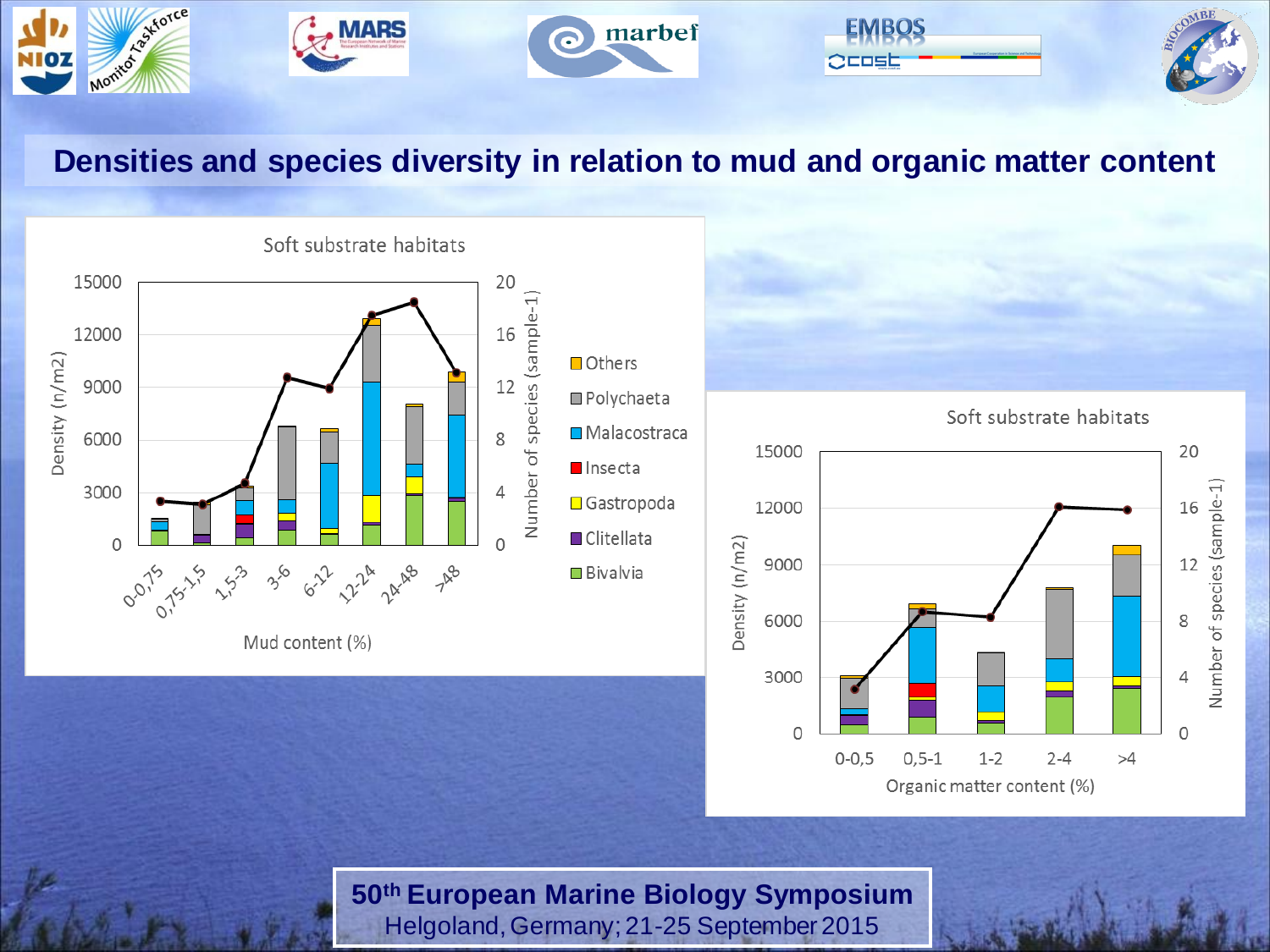









#### **Conclusions**

- **The EMBOS system delivers accurate comparable data over a large-scale gradient along the European coastline**
- **Species diversity has no linear relationship with latitude**
- **Taxonomic diversity can be related to environmental factors** (T, S, mud content, grain size)
- **Latitudinal trends (in diversity and biomass) and regional differences are result of including areas like Baltic with typical salinity clines and taxa (insects) and Mediterranean with higher temperatures (and crustaceans)** Trends with latitude and regional differences are indirect and can be a-typical.